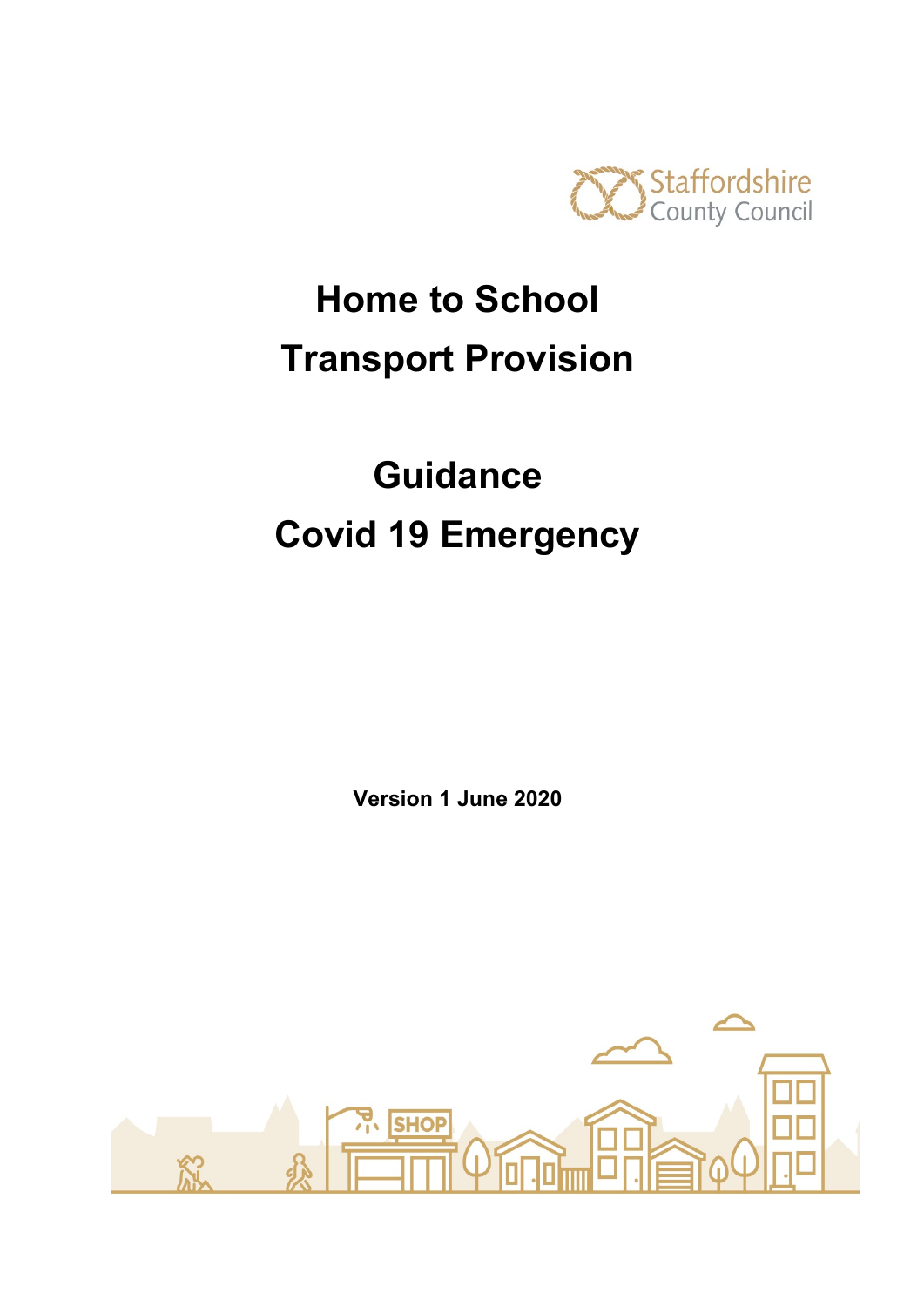## **Covid-19 Emergency – Information & Advice for Home to School Transport Provision from 1st June 2020**

Dear All

Thank you for the understanding and patience you have shown during this difficult time. Most of us are learning new skills to deal with this terrible virus and applying them every day in both our work and in our home lives.

We greatly appreciate all the support and effort from school transport operators, school staff and our other partners in these difficult times and we are always here to support you.

I would like to express my admiration for those operators and staff who have continued to provide transport for vulnerable pupils over the past few months.

The good news is that the measures seem to be working but we must keep going until this virus is beaten.

This document sets out principles and ambitions for reset and recovery for schools in Staffordshire and is subject to constant review.

We are working in partnership with schools and colleagues within our education strategy team to develop a consistent approach to enable schools to interpret and implement the latest government guidance in preparation for early years, schools and further education settings changes from 1 June at the earliest, ahead of confirmation that the government's 5 key tests have been met.

The approach we have taken is based on the following principles:

- The highest priority and consideration are the safety and wellbeing of children, young people, school staff, transport staff and other key stakeholders.
- A collaborative approach between schools and trusts, parents, Staffordshire County Council and its Home to School Transport Operators.
- A spirit of supporting each other during these unprecedented times to find solutions to the challenges we face in delivering transport to our students.

## **Background**

In response to the global Coronavirus/Covid-19 pandemic emergency, the UK Government restricted access to UK schools from 20<sup>th</sup> March 2020 with provision made to cater for the children of key workers and vulnerable pupils.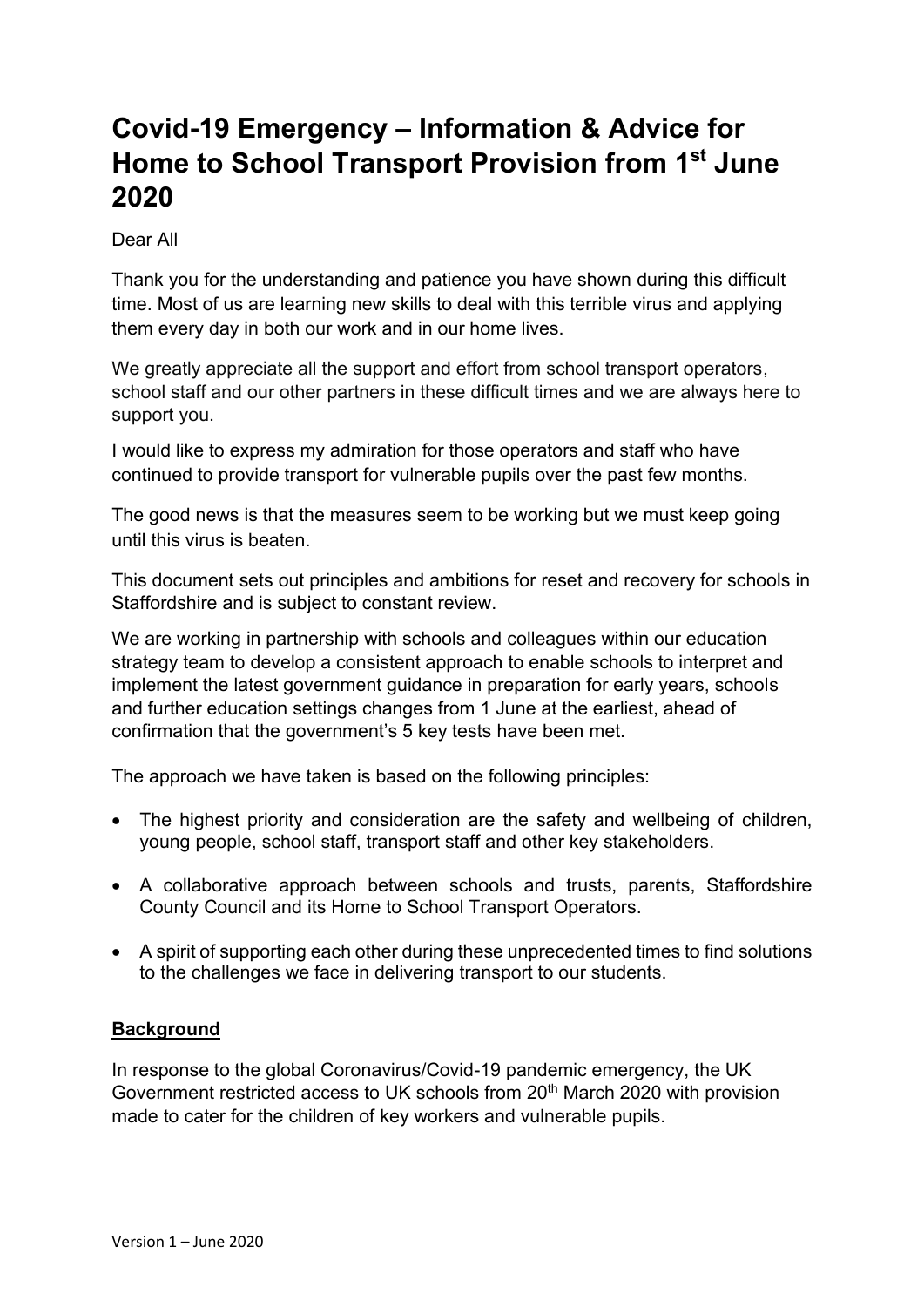In preparation for a phased re-opening of schools, and subject to further guidance from the UK Government, Staffordshire County Council's Home to School Transport Team will begin re-activation based on the guidance below.

Specifically, the UK Government announced on 10<sup>th</sup> May 2020 that Primary School Reception Class and Year Group 1 and 6 pupils will return to school on 1<sup>st</sup> June 2020, with other year groups returning later.

Government guidance for specialist schools and special post-16 establishments is to work towards a phased return of more children and young people without a focus on specific year groups and informed by risk assessments.

From September 2020 it is possible that most primary and secondary pupils will return. The Government have emphasised that these plans are conditional on progress in containing the coronavirus and may be changed.

The plans outlined below set out how provided school transport in Staffordshire is to resume and these plans will be updated and re-circulated as the return to school programme progresses.

This guidance should be read and adopted by all Council passenger transport contractors/operators, schools and parents.

It's important to know that Government guidelines are constantly changing in order to meet the challenges so it's important for all parties to follow the links provided in this document (Headed General Guidance) to ensure they have the most up to date information.

So, for any queries please contact the teams using the following contact details

For Mainstream schools please email [student.transport@staffordshire.gov.uk](mailto:student.transport@staffordshire.gov.uk)

For SEN schools please email [Covid19TransportGuidance@staffordshire.gov.uk](mailto:Covid19TransportGuidance@staffordshire.gov.uk)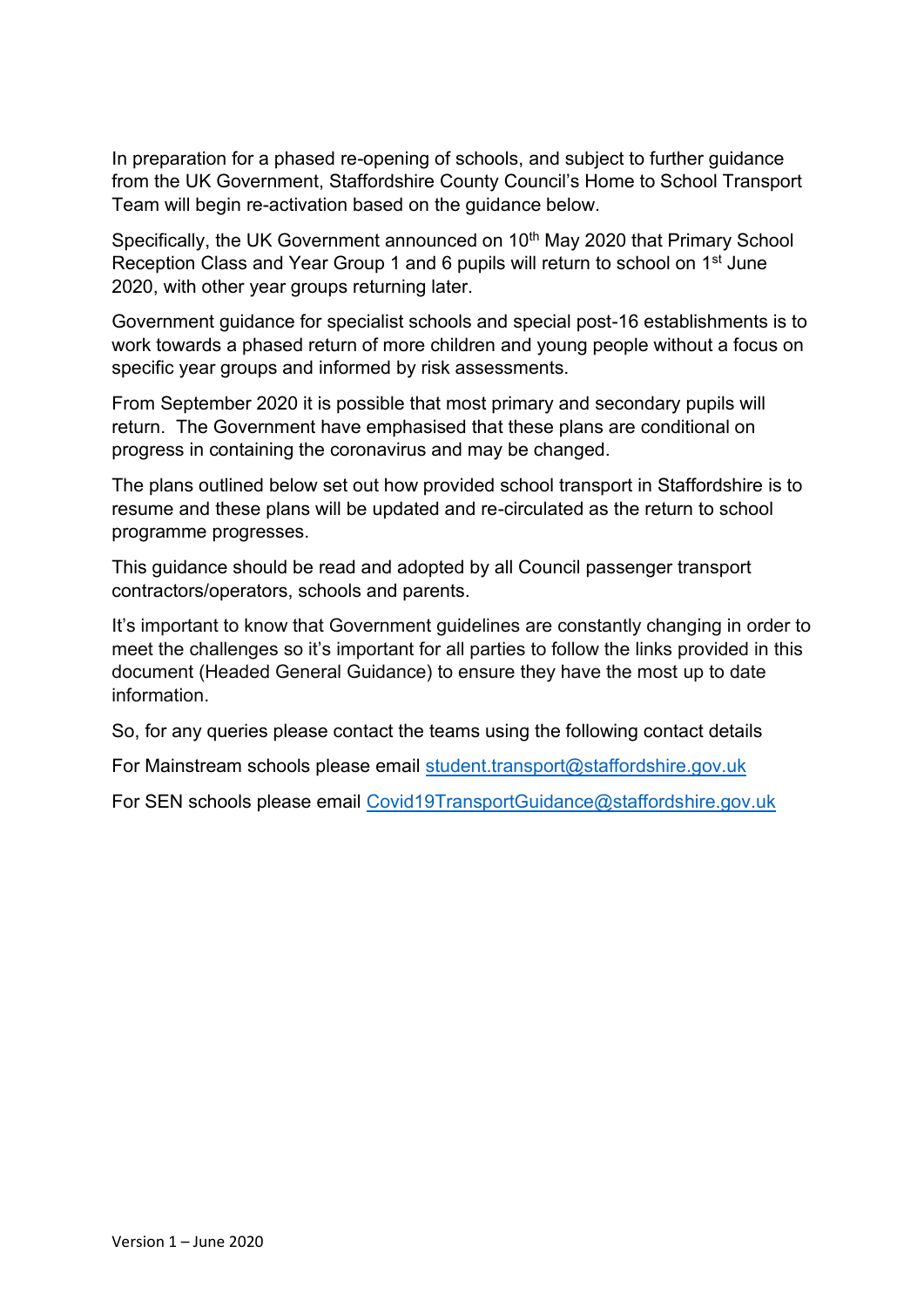## **Contents**

- General guidance
- Making transport arrangements
- Hygiene
- Social distancing
- P.P.E
- Vehicle loading & unloading
- Site management arrangements
- Additional guidance for transporting pupils with special educational needs
- What to do if a passenger displays symptoms
- Local Bus Services (public bus) Covid-19 Guidance
- Appendix 1 Frequently asked questions
- Appendix 2 Suggested vehicle Layouts
- Appendix  $3 P.P.E$  Information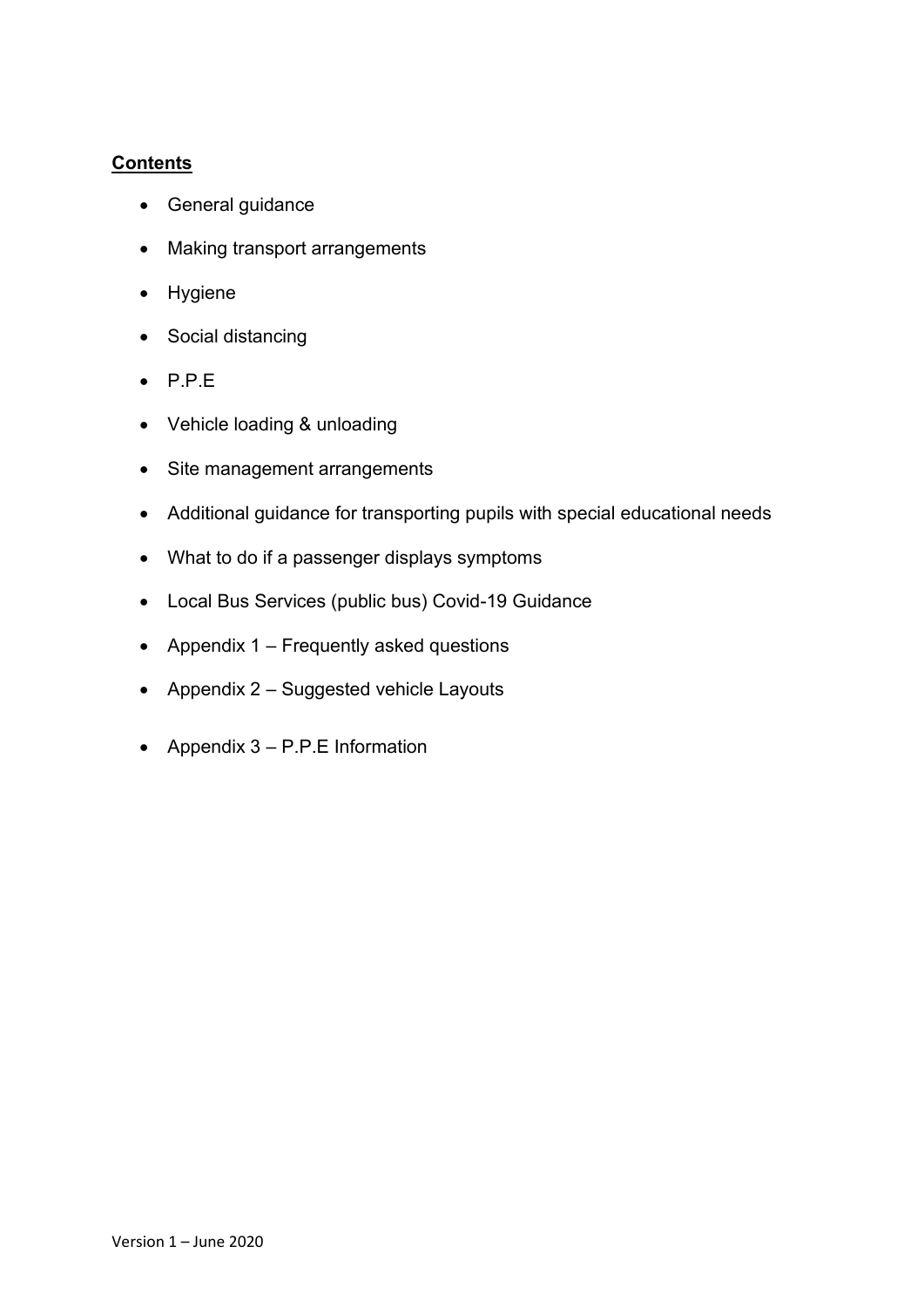### **General Guidance re: Covid-19**

1. Operators should be aware of general UK Government advice.

[https://www.gov.uk/government/collections/coronavirus-covid-19-list-of](https://www.gov.uk/government/collections/coronavirus-covid-19-list-of-guidance)[guidance](https://www.gov.uk/government/collections/coronavirus-covid-19-list-of-guidance)

- 2. Drivers, Passenger Assistants and pupils should not travel on transport if they are feeling unwell, particularly if they have symptoms of coronavirus (COVID-19) which include a new, continuous cough, high temperature, or loss of taste or smell, or if they live in a household with someone showing any of these symptoms – they should self-isolate and stay at home.
- 3. For staff who live in the same household as someone who is at *'High risk (clinically extremely vulnerable)*', Public Health England say that the rest of the household do not need to start shielding themselves, but they should stay at home as much as possible - operators and drivers need to consider this advice and their own circumstances before deciding how, when and if they are deployed.
- 4. The Government's specific Covid-19 advice for staff in the transport sector should be followed as far as reasonably practicable and can be viewed at the link below:

[https://www.gov.uk/government/publications/covid-19-guidance-for-staff-in](https://www.gov.uk/government/publications/covid-19-guidance-for-staff-in-the-transport-sector/covid-19-guidance-for-staff-in-the-transport-sector)[the-transport-sector/covid-19-guidance-for-staff-in-the-transport-sector](https://www.gov.uk/government/publications/covid-19-guidance-for-staff-in-the-transport-sector/covid-19-guidance-for-staff-in-the-transport-sector)

5. The Government guidance to educational settings can be viewed at the link below.

https://www.gov.uk/government/publications/guidance-to-educational-settingsabout-covid-19

6. Special Education Needs Disability Transport (whether by taxi or accessible bus) should take account of the ambulance trusts' procedures for transporting someone without covid-19 symptoms where social distancing is not possible shown at: [https://www.gov.uk/government/publications/covid-19-guidance-for](https://www.gov.uk/government/publications/covid-19-guidance-for-ambulance-trusts/covid-19-guidance-for-ambulance-trusts)[ambulance-trusts/covid-19-guidance-for-ambulance-trusts](https://www.gov.uk/government/publications/covid-19-guidance-for-ambulance-trusts/covid-19-guidance-for-ambulance-trusts)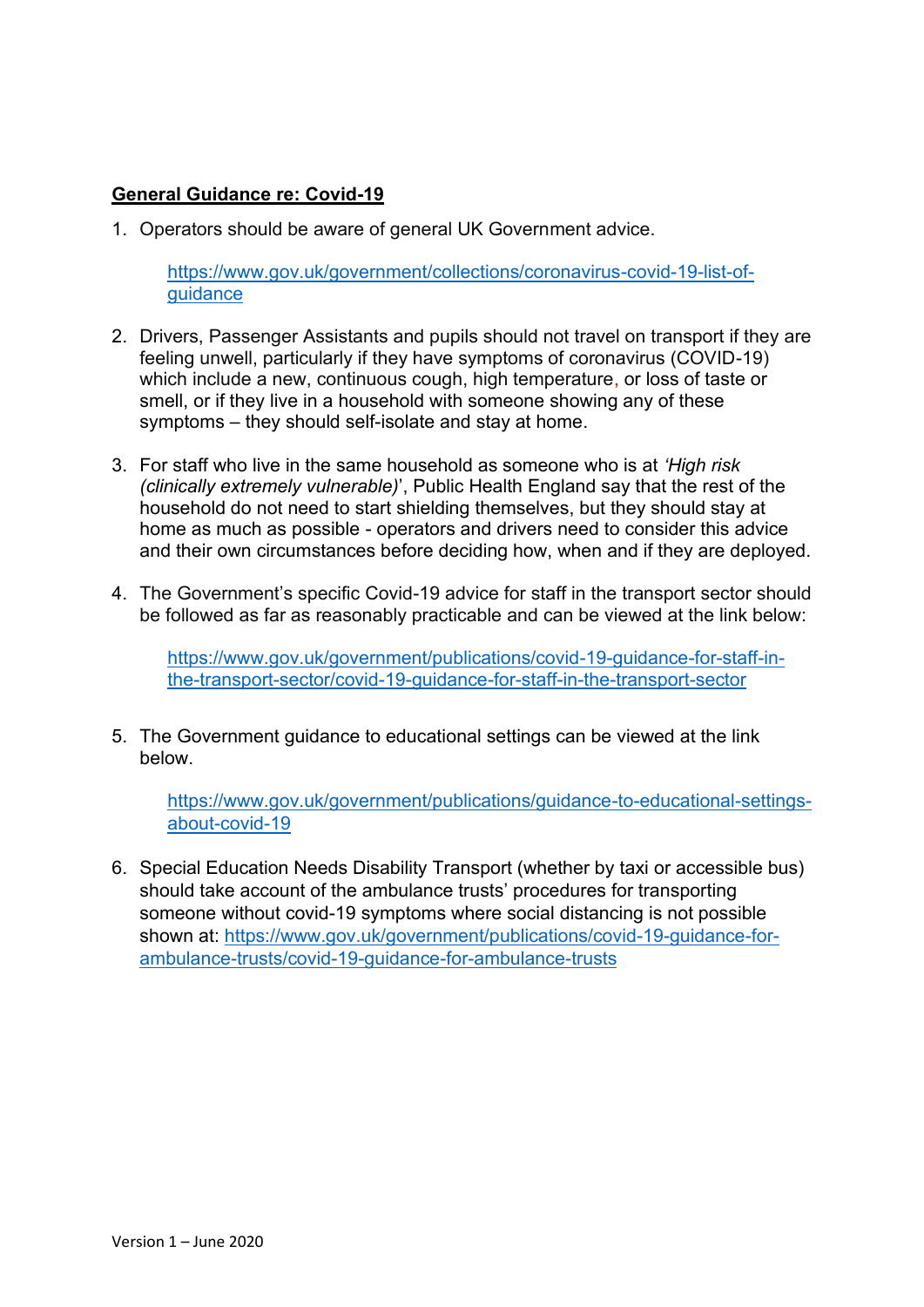### **Making Transport Arrangements**

- 7. It is particularly important that the transport unit is informed by school's which entitled pupils are returning and require transport with confirmation of their transport arrival/departure times at the school site. It is expected that schools will first confirm family's willingness to allow the child to return and for transport to be provided.
- 8. We understand that some schools may stagger these times to reduce site congestion.
- 9. It should be noted that given the social distancing restrictions on transport discussed elsewhere in this guidance, delivering the required transport maybe difficult or not possible. If this is the case the transport team will discuss this situation directly with the school to stipulate the limitations and advise on the availability of the transport offer. This may require a degree of flexibility in an attempt to try and achieve any potential solutions
- 10.Consideration will be given where there are vehicle capacity problems to larger, additional or extra vehicles, but their supply is limited and priority will be given based on risk assessments e.g. If a passenger has severe health conditions.
- 11. 'Double tripping' could be offered for shorter routes but is unlikely to be viable on longer distance routes, vehicle cleaning protocols must take precedent.

Where increased costs are identified this will need to be signed off and logged by the transport unit. As a result there may be a delay in confirming provision.

Schools will be unable to instruct operators directly.

- 12.The transport unit will then contact transport operators about providing the required transport. It's appreciated that not all pupils from designated year groups may require transport. Schools are not to contact operators directly.
- 13.It is not expected that transport will be provided, or vehicles carry any known or possible Covid-19 positive passengers.
- 14.Schools should identify pupils that are known to spit or cough frequently or may require medical intervention. The additional Health & Safety implications will need to be considered when formulating transport offers therefore the school's own risk assessment would be taken into account.
- 15.Where pupils/passengers do not behave in accordance with transport guidance and/or generate an unacceptable safety risk to staff, contractors must report concerns to the transport team immediately using the contact information provided within this document.
- 16.Given the restriction on carrying capacities, Temporary Vacant Seats will only be accommodated this academic year if capacity allows. It is uncertain if this scheme will be able to operate in September 2020 under present guidance arrangements, however this will be reviewed as the situation progresses.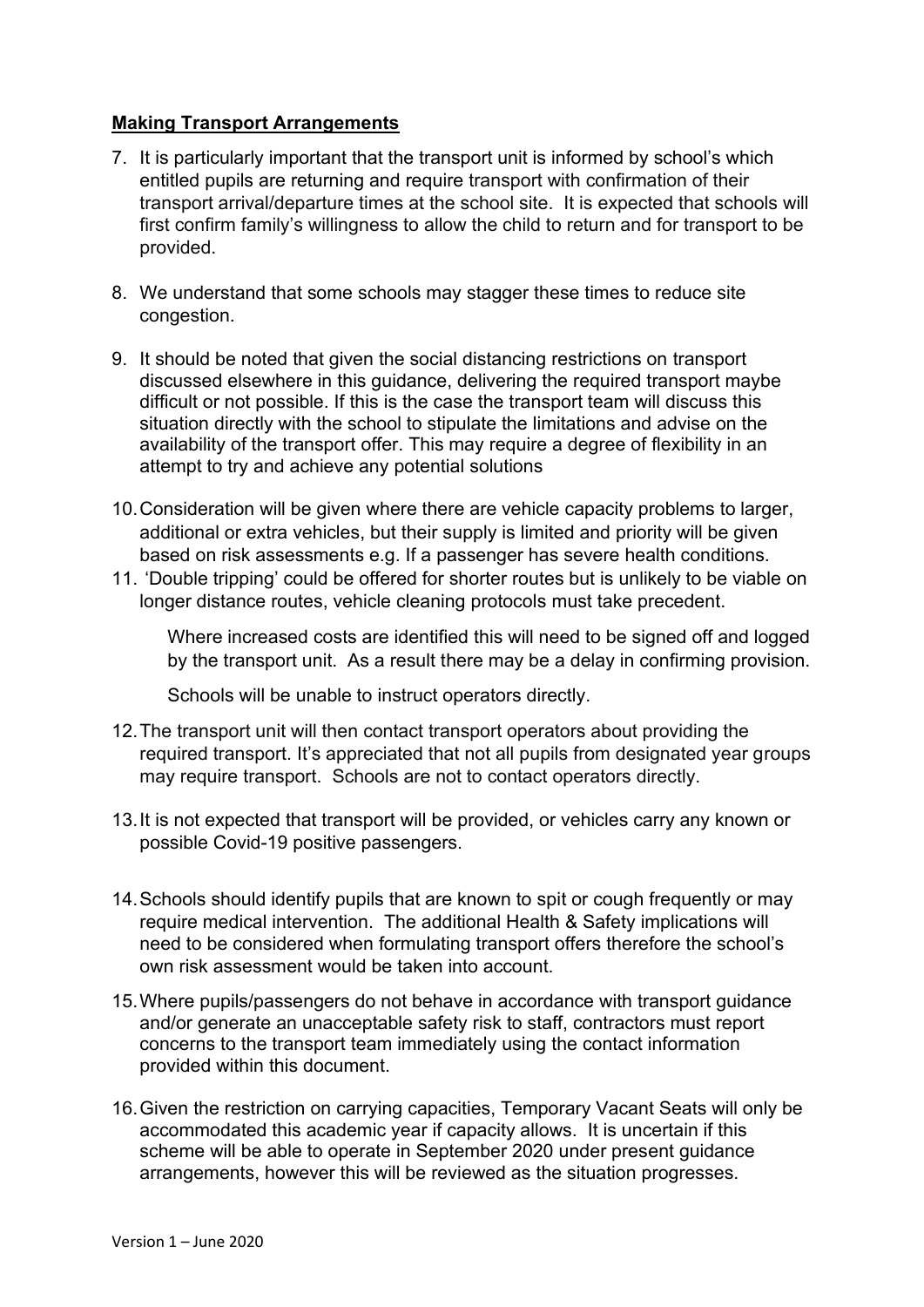17.Parents are encouraged to assist with home to school transport provision where they can in these exceptional times in order to assist with capacity. If parents are able to transport their children please advise the school.

#### **General Hygiene**

- 18.Frequent hand washing and distancing is the most effective way to keep yourself and everyone else safe. Washing hands for 20 seconds with warm soapy water or anti-bacterial lotion is best, if this is not available use anti-bacterial hand sanitiser.
- 19.Avoid direct hand contact with eyes, nose and mouth, and use tissues to catch coughs and sneezes (or at least to cough/sneeze into the crook of their elbow) disposing of tissues in a bin as soon as possible.
- 20.Operators should ensure that all touch points on school transport vehicles have been cleaned with anti-bacterial spray/wipes to protect against Coronavirus/Covid-19 prior to and after every new journey – this includes door handles, keys, handrails, armrests, seat backs, seatbelts, driver controls, etc.
- 21.On-board disposable cleaning fluids/cloths/disposal gloves and a suitable secure on-board bin for disposal of any cleaning items, tissues or PPE, for in-journey use, should be provided by the contractor for their staff's use.
- 22.Operators should provide good vehicle ventilation when carrying passengers this could be a simple as keeping windows open.
- 23.The same driver should be used for the operation of the contract unless exceptional operational circumstances make that impossible on a given occasion.

#### **Social Distancing on transport**

- 24.Wherever possible drivers and passengers will maintain at least a 2m separation between themselves. In order to achieve this, it may be necessary to;
	- Prevent seats alongside or immediately to rear of driver to be out of use.
	- Eliminating the use of face-to-face passenger seating
	- Reduce the availability of seats with one passenger in each row of seats, staggered nearside/offside.
	- Passengers from same household will be an exception and will be allowed to sit together.

Capacity will depend on the exact layout of the seats on the vehicle, but typical examples include (see appendix 2 for a visual representation).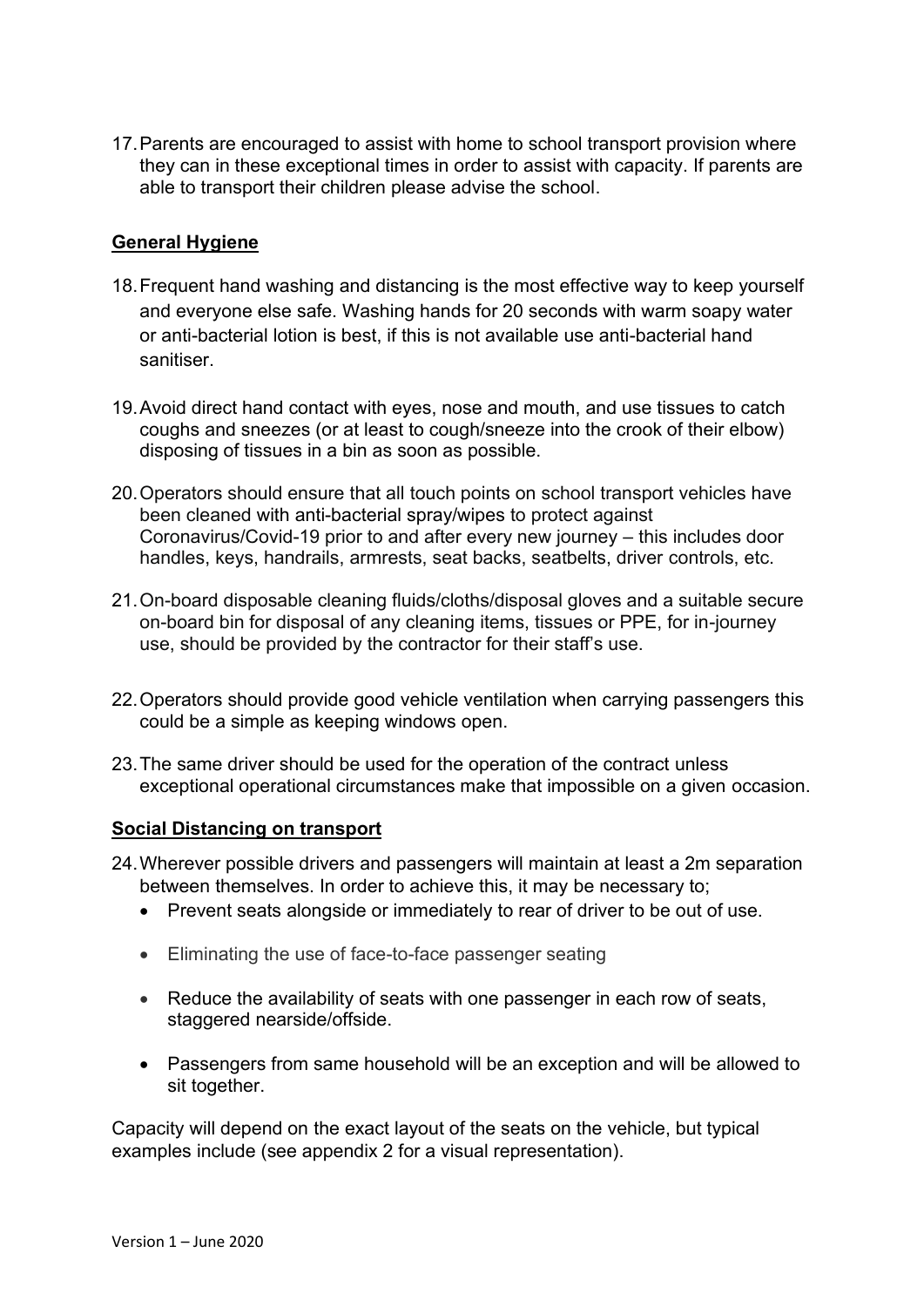| Normal seating<br>capacity of vehicle | Available seating<br>capacity of<br>vehicle | Recommended number of passengers<br>& placement on vehicle                                                                                                                                               |
|---------------------------------------|---------------------------------------------|----------------------------------------------------------------------------------------------------------------------------------------------------------------------------------------------------------|
| 4 seat saloons                        | Driver + 1                                  | 1 passenger, seated rear nearside                                                                                                                                                                        |
| 6 seat people<br>carrier              | Driver + 2                                  | 2 passengers from separate<br>households, 1 seated in middle row<br>nearside and 1 in rear offside.                                                                                                      |
| 8 seat minibus                        | Driver + 2                                  | 2 passengers from separate<br>households, 1 seated in middle row<br>nearside and 1 in rear offside.                                                                                                      |
| 10 seat minibus                       | Driver + 2                                  | 2 passengers from separate<br>households, 1 seated in penultimate<br>row nearside and 1 in rear offside.                                                                                                 |
| 14/15 seat minibus                    | Driver $+3$                                 | 3 passengers from separate<br>households, 1 seated in first usable<br>nearside, then others 1 per row<br>staggered offside / nearside.                                                                   |
| 16/17 seat minibus                    | Driver + 4                                  | 4 passengers from separate<br>households, 1 seated in first usable<br>nearside, then others 1 per row<br>staggered offside / nearside.<br>Increased with various household group<br>seating permutations |
| Coaches and<br>buses                  | Varies                                      | Typically, 25% seats usable, 1 per row,<br>with front row of coaches seated only on<br>nearside to preserve separation from<br>driver.                                                                   |

- 25.To maintain on-vehicle social distancing protocols, only entitled pupils whose parents have notified their school that transport will be allowed to travel on the school bus/taxi. List will be issued by the Transport Unit and should not be accepted directly from schools or parents.
- 26.Passenger assistants where required could reduce capacity, school staff would be required to judge whether a pupil can travel without one.
- 27.Where pupils/passengers do not behave in accordance with transport guidance and/or generate an unacceptable safety risk to staff, this must be communicated to the school transport team immediately for consideration.

## **The use of PPE**

28.PPE is a scarce resource and should only be used where indicated below.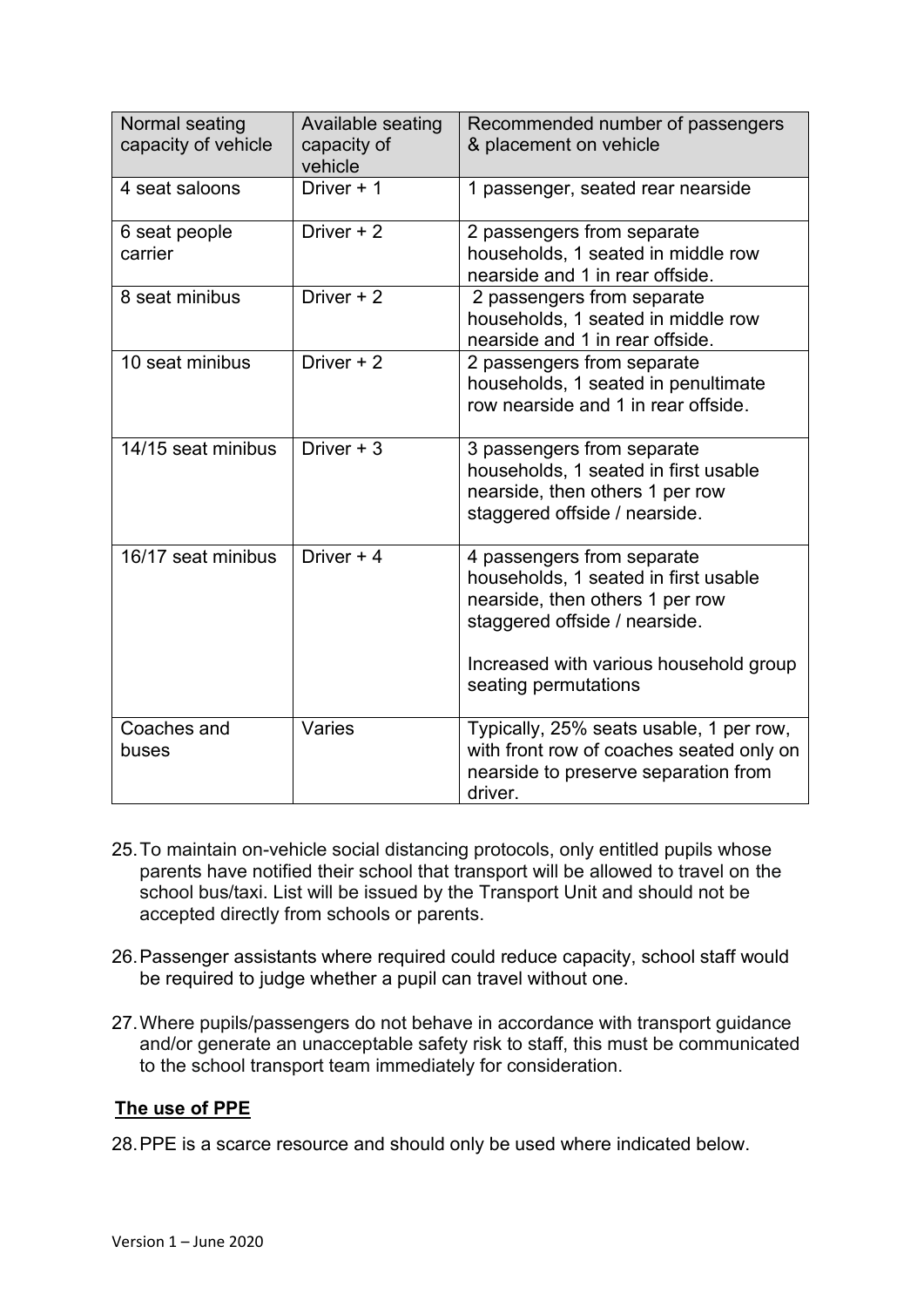- 29.Wherever possible staff will maintain at least a 2m separation between themselves and passengers. In this circumstance PPE is not required.
- 30.In certain situations, it may be necessary to be closer than the recommended guidance, for example if fastening seatbelts, securing wheelchairs or providing other assistance to passengers. In these cases, face coverings should be worn.
- 31.Wearing protective gloves and aprons whist dealing with multiple passengers is a highly effective way of spreading contamination and must be avoided.
- 32.The most effective way of protecting oneself is good hygiene and frequent hand cleaning. Washing hands for 20 seconds with warm soapy water is best, if this is not available use hand sanitiser.
- 33.Operators should provide facilities to safely dispose of any PPE if it is contaminated and straight after use.
- 34.At the end of their shift, drivers and Passenger Assistants (PAs) should minimise possible contamination before entering their own home – key things to do include washing with soap and water, and isolating clothes and personal effects in a box prior to cleaning.
- 35.Gloves and Aprons are only for use if you are dealing with bodily fluids such as saliva or mucous or perhaps if a passenger has been sick. They are not needed if you are simply guiding a passenger to a seat or fastening seat belts. Good hand hygiene is all that is needed in these cases.
- 36.Hand washing or sanitising hand gel must be used between applications of PPE.

## **Vehicle Boarding & Alighting**

- 37.Pupils waiting for buses should do so safely and 2 metres apart, this is a parental responsibility at the home end and school responsibility on the school site.
- 38.Boarding buses should be done one at a time and 2 metres apart the vacant seat nearest the rear of the bus must be used first – boarding from the rear of the vehicle to the front for the school bound journey. For the home bound journey pupils should board in order of drop off with those with the longest journey boarding first taking seats at the rear of the vehicle with those being dropped off first at the front of the vehicle seated in drop off order to avoid unnecessarily passing seated pupils when using the vehicle aisle.
- 39.Alighting buses should be undertaken one at a time, from the most forward seats first, with pupils staying 2 metres apart, working back in turn to the rear seats this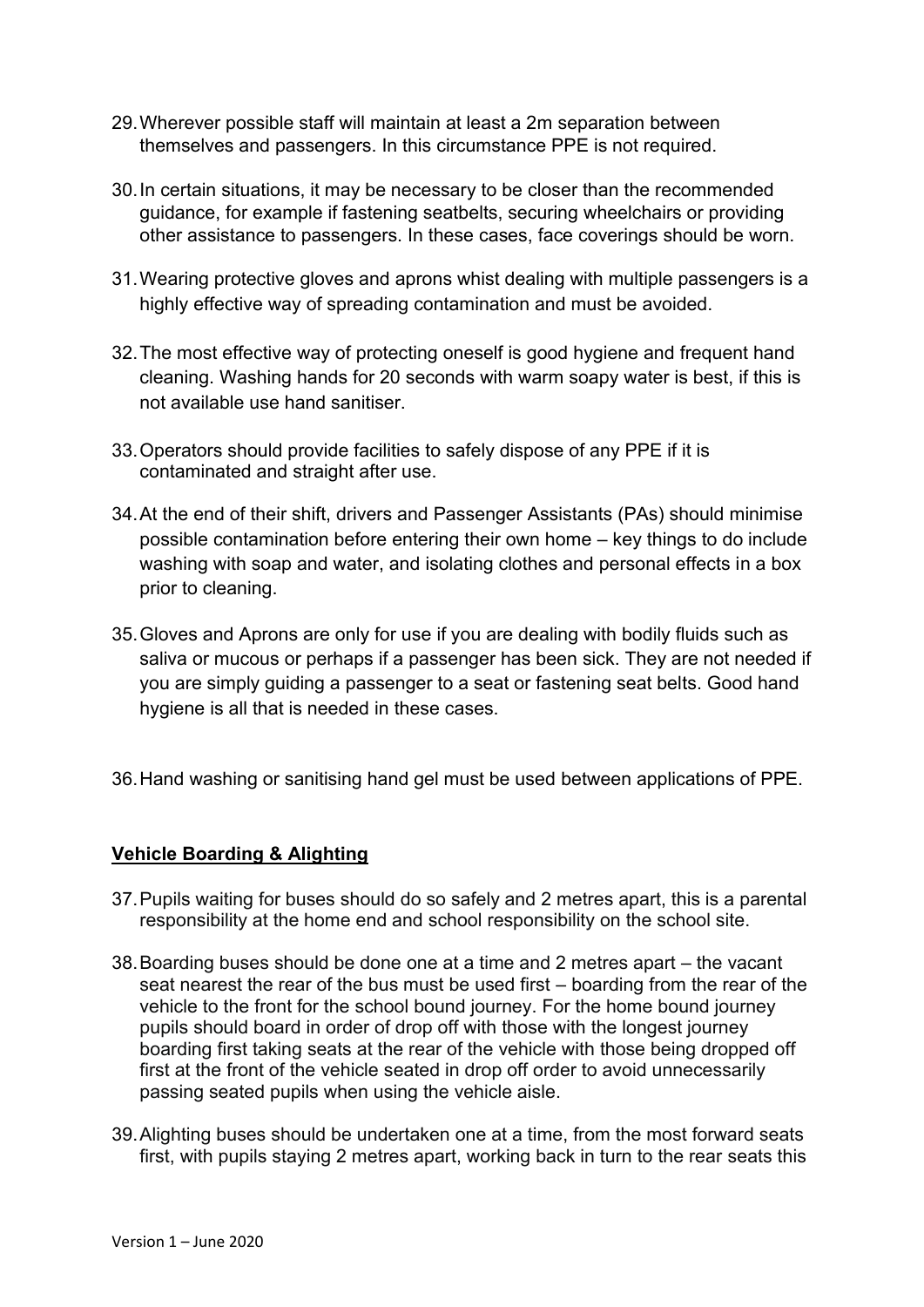should ensure that pupils walking down the aisle do not pass any other seated pupils.

- 40.Where a PSV is fitted with a near-side middle entrance, this should be used for loading or unloading in preference to the front passenger entrance. A "continental" door fitted to the off-side of a PSV must not be used due to the risks associated with loading/unloading on the offside of a vehicle
- 41.Where primary school pupils have difficulty fitting seat belts themselves, the driver should offer verbal guidance and support from a safe distance.

#### **Site Management Arrangements**

- 42.Headteachers have a responsibility to share site management arrangements with operator and school transport team staff.
- 43.These site management arrangements must be adhered to by drivers, passenger assistants and pupils.
- 44.Use social distancing where possible in a school site where multiple vehicles may be boarding and alighting. Consideration should be given to staggering departure times to assist.
- 45.When pupils are boarding drivers may stand off the bus 2 metres away from boarding pupils/passengers; drivers should not congregate; schools may wish to supervise on-site alighting/boarding.

#### **Additional Covid-19 Guidance for Special Educational Needs Transport**

- 46.Where taxi transport is provided for one pupil with a passenger assistant, it will be difficult to maintain social distancing protocols, so this transport may not operate; in these circumstances, alternative arrangements will be made where possible.
- 47.The passenger assistant should be allocated one of the seats in the seating plan outlined below (see appendix 2) and not sit beside a pupil/passenger.
- 48.If there is a specific physical, behavioural or medical need the passenger assistant should sit close to, but not next to the relevant pupil/passenger. The PA may need to intervene if there is a specific in-journey incident. Appropriate PPE should be worn.
- 49.At pick up points, where staff receive passengers from their parents/carers, social distancing guidance must be adhered to and PPE, alcohol hand sanitiser and cleaning deployed appropriately straight before and after passenger handover has occurred; keep a maximum distance from and minimum time with parents/carers - there should be no physical contact with their doors, gates or parent/carer property or belongings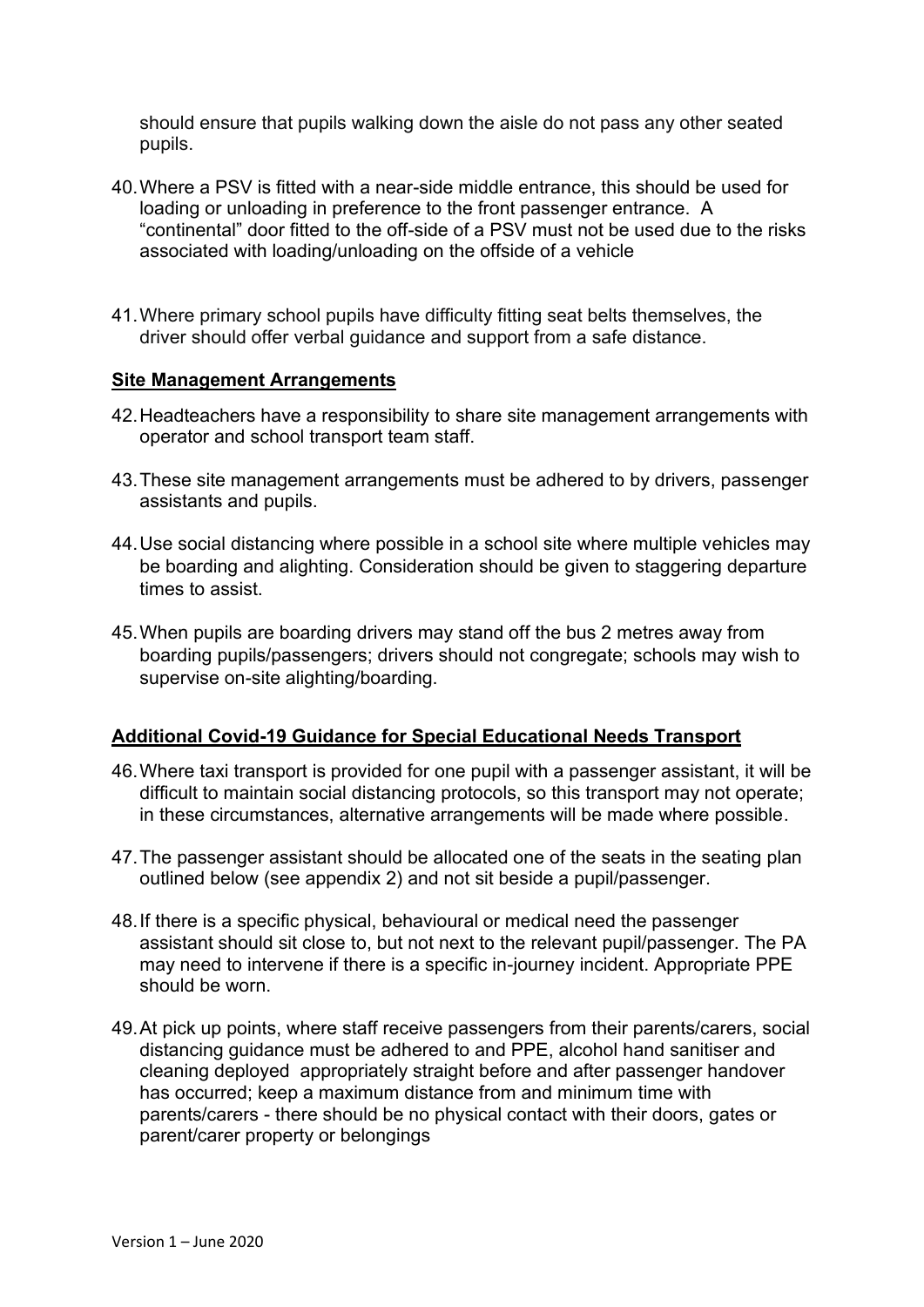- 50.An additional risk assessment should be carried out in partnership between schools and transport staff where circumstances change or where there are additional issues present.
- 51.For pupils/passengers who may require rescue medication it may be necessary to seek support from NHS Nursing Staff within schools because of the potential infection risks that this may cause.
- 52.If the PA needs to fasten a passenger's seat belt/harness, this should be done with minimal physical contact, wearing appropriate PPE.
- 53.When applying or removing fluid resistant face masks or other PPE, it is important that the wearer's hands are washed/cleansed before and after each use
- 54.If drivers or PAs must manoeuvre wheelchairs, they should clean the wheelchair handles and brake levers prior to pushing the wheelchair. Likewise, if installing car seats or booster seats, clean the hard surface areas (e.g. outer shell, buckles) before installing in the vehicle and clean them after use – for these tasks PPE should be worn, and this should include disposable gloves and fluid resistant face masks/face visors
- 55.Proper planning and the use of appropriate PPE will be needed for wheelchair users and those with disabilities where handling and sustained contact may be required for getting on and off vehicles, as in the ambulance procedure
- 56.Any unnecessary moving and handling or close sustained contact with the pupil/passenger will be avoided
- 57.If pupils or passengers present an unacceptable safety risk to staff or other pupils/ passengers, the Council reserves the right to withdraw transport without notice. Transport cannot be refused should a passenger refuse to wear a face covering.

#### **What to do if a passenger displays symptoms**

- 58.If anyone becomes unwell with the symptoms of coronavirus (COVID-19) in a transport or school setting they must be sent home and advised to follow the stay at home guidance.
- 59.If they need clinical advice, they should go online to NHS 111 (or call 111 if they don't have internet access). In an emergency, call 999 if they are seriously ill or injured or their life is at risk. Do not visit the GP, pharmacy, urgent care Centre or a hospital.
- 60.If a member of staff or a passenger has helped someone who was taken unwell with symptoms of coronavirus (COVID-19), they do not need to go home unless they develop symptoms themselves. They should wash their hands thoroughly for 20 seconds after any contact with someone who is unwell.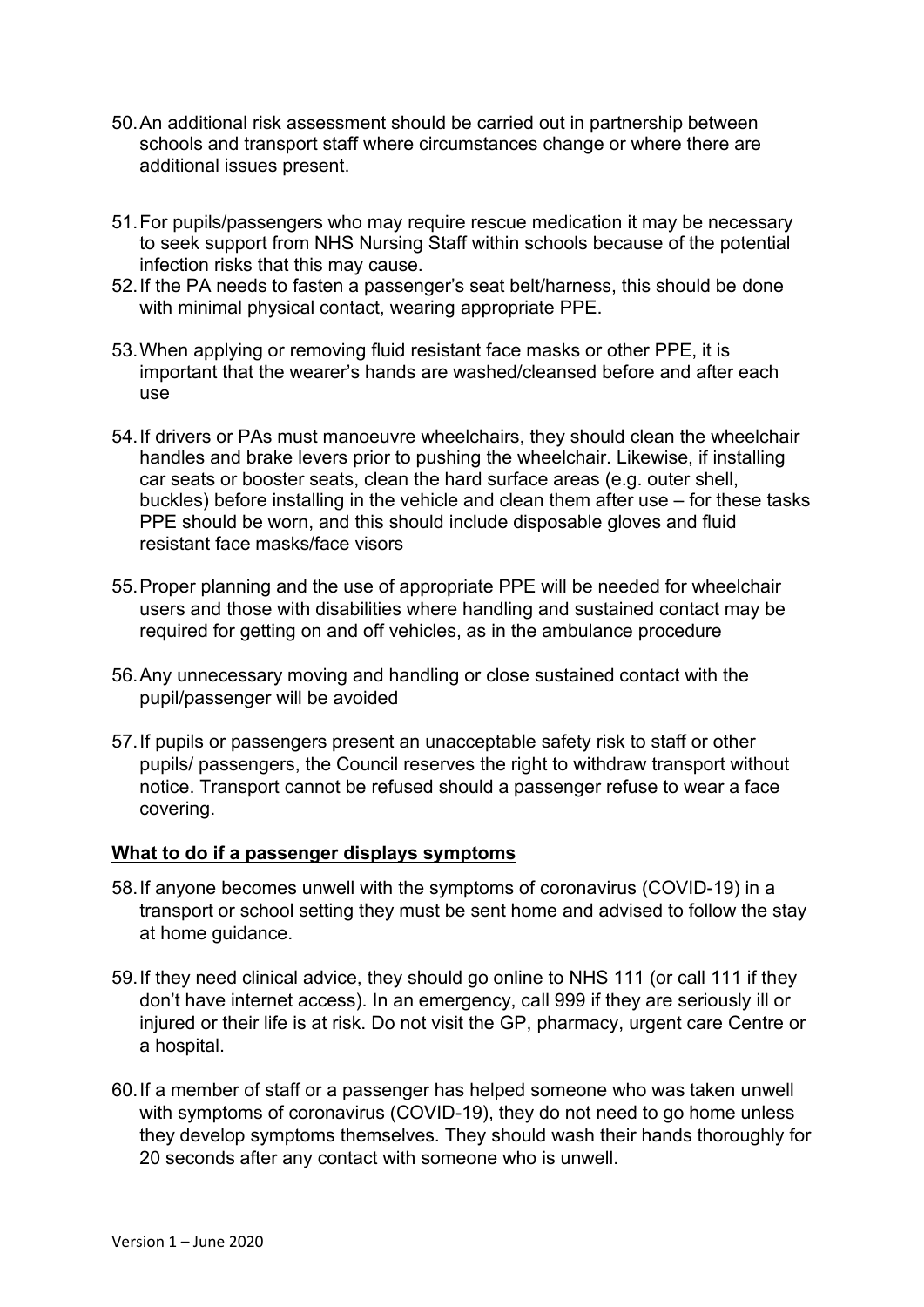- 61.It is not necessary to close the transport setting or send any staff home unless government policy changes.
- 62.Transport will not be provided for a pupil who shows symptoms at school and parents will be required to plan for collection.

#### **Local Bus Services (public bus) Covid-19 Guidance**

63.Whilst the general principles above will apply, the Government have provided specific guidance for the use of public transport and this should be adhered to.

The guidance can be found at the following link: [https://www.gov.uk/guidance/coronavirus-covid-19-safer-travel-guidance-for](https://www.gov.uk/guidance/coronavirus-covid-19-safer-travel-guidance-for-passengers#public-transport)[passengers#public-transport](https://www.gov.uk/guidance/coronavirus-covid-19-safer-travel-guidance-for-passengers#public-transport)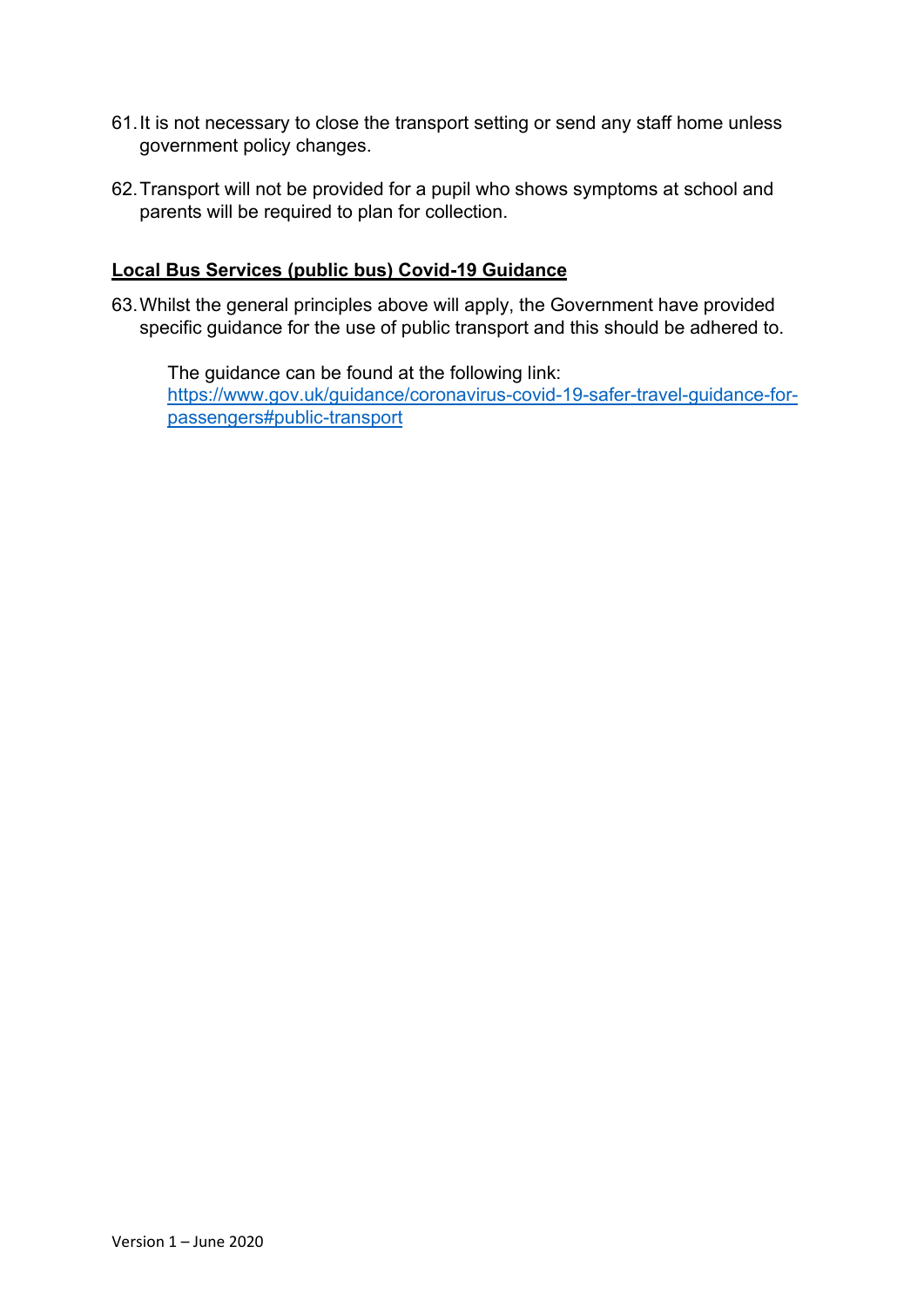## **Appendix 1 – F.A.Q**

#### **Should pupils use hand gel on transport?**

- Parents and teachers should encourage pupils to wash their hands or use hand gel before and after travel.
- The best option is for all passengers to wash their hands fully before getting on the vehicle as washing hands doesn't dry skin out like gel does.
- Depending on the passenger the use of hand gel might not always be possible or desirable if they have sensitive skin or allergies.

#### **Should pupils wear face coverings?**

- If the 2m social distancing cannot be maintained on transport, then a face covering shout be worn by the drive and passenger assistant.
- Operators cannot refuse to transport pupils who do not wear a face covering.

#### **I'm a driver when should I wash my hands?**

- You should wash your hands (or use hand gel) frequently, especially before entering and after leaving a building or vehicle.
- If required to assist a passenger hand gel should be used both before and after.

#### **When do I use PPE?**

- PPE is not needed where staff remain at least 2m from the passenger.
- Face coverings should be worn when you will be working within 2m of a passenger. This will be most of the time for PAs and occasionally for drivers. Masks can be worn for the whole of a journey but should be disposed of as soon as they are removed, they should not be reused.
- Wearing protective gloves and aprons whist dealing with multiple passengers is a highly effective way of spreading contamination and must be avoided. The most effective way of protecting oneself is good hygiene and frequent hand cleaning. Washing hands for 20 seconds with warm soapy water is best, if this is not available use hand sanitiser.
- Gloves and Aprons are for only for use for if you are dealing with bodily fluids such as saliva or mucous or perhaps if a passenger has been sick. They are not needed if you are simply guiding a passenger to a seat or fastening seat belts. Good hand hygiene is all that is needed in these cases.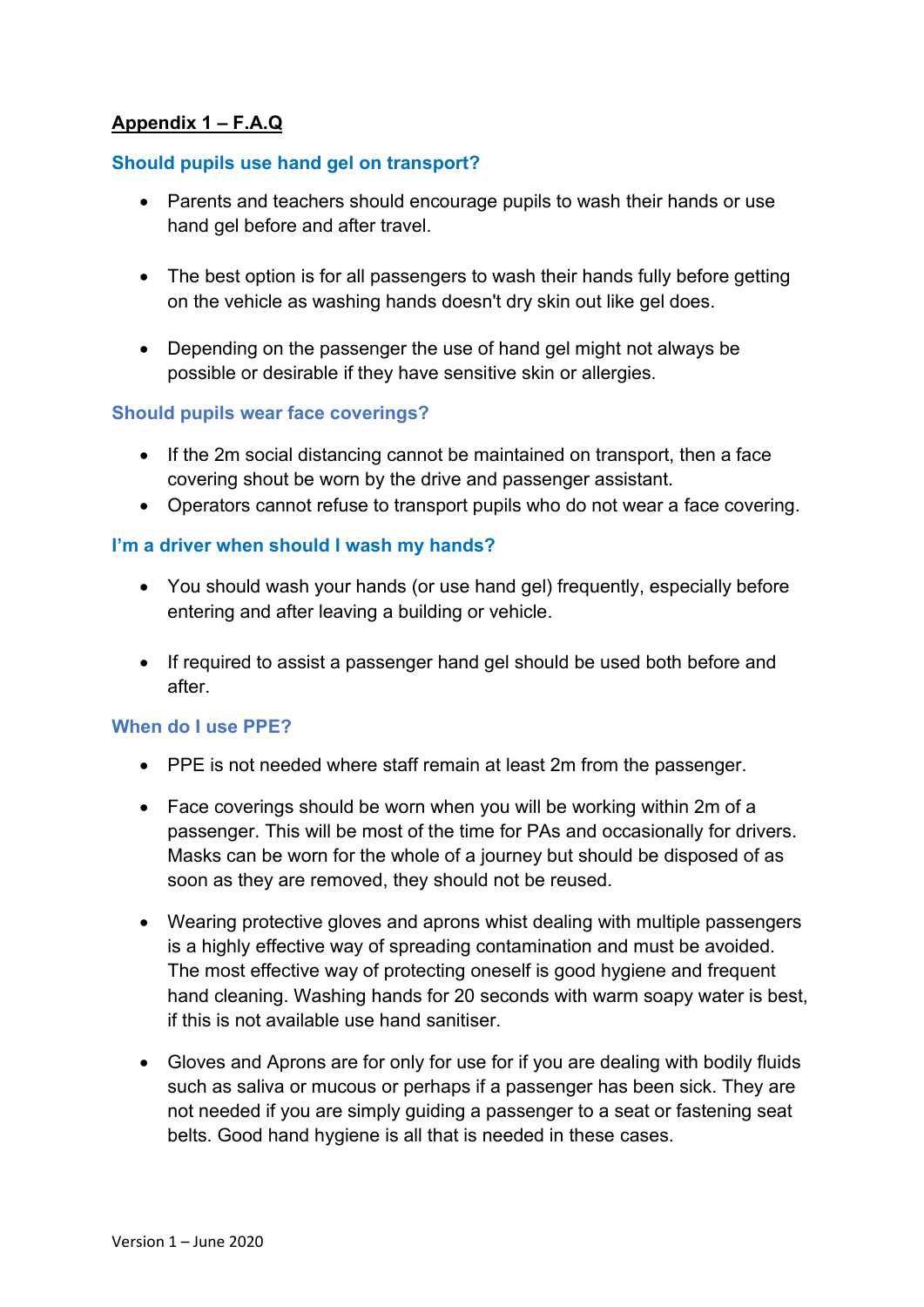• Hand washing or sanitising hand gel must be used between applications of PPE.

#### **Where can I obtain PPE?**

• PPE should be available from your employer.

### **How do I dispose of used PPE?**

- Used PPE items must be placed in a waste sack, which in turn must be placed in a second waste sack (double bagged). This must then be kept safely for 72 hours after which it can be put into general waste bins for final disposal.
- Used PPE disposed of in this way is not "clinical waste" therefore yellow clinical waste sacks should not be used as it may be refused by authorised waste handlers.

#### **What can we do while travelling?**

- Ensure the social distancing guidelines described above are maintained.
- Maintain Good Ventilation by:
	- o Ensuring that the heating system is set to use outside air **not** to recirculate
	- o Keeping windows open where possible.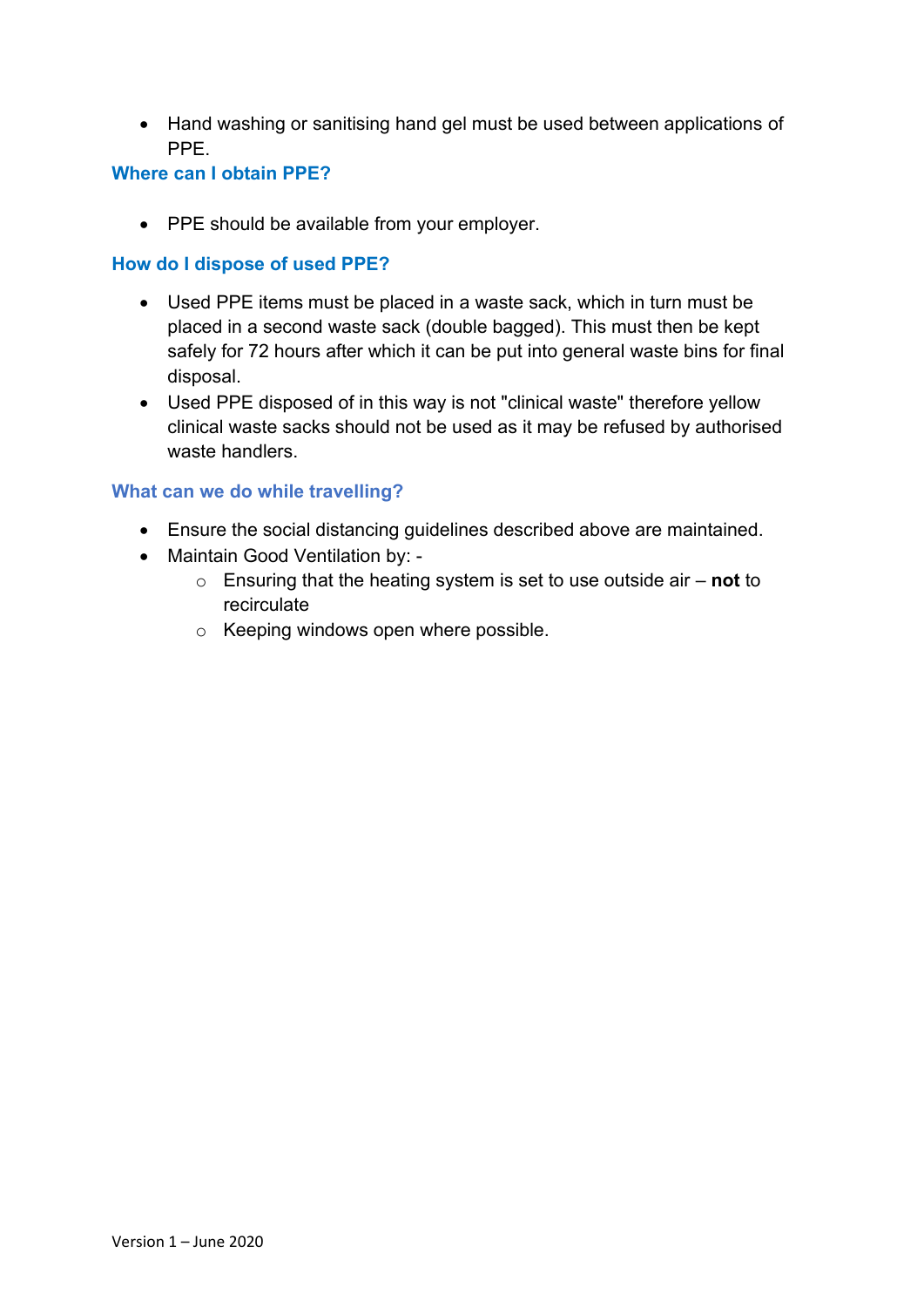## **Appendix 2 – Recommendations for Social Distancing on vehicles**

Seating arrangements should be in accordance with the principles outlined above, the following diagrams indicate how seating arrangements could be provided, with the coloured dots indicating the only seats to be occupied:

## **Wheelchair Accessible Taxi**



Copyight Minibus Options Ltd.

## **Minibuses**



## **Coach**

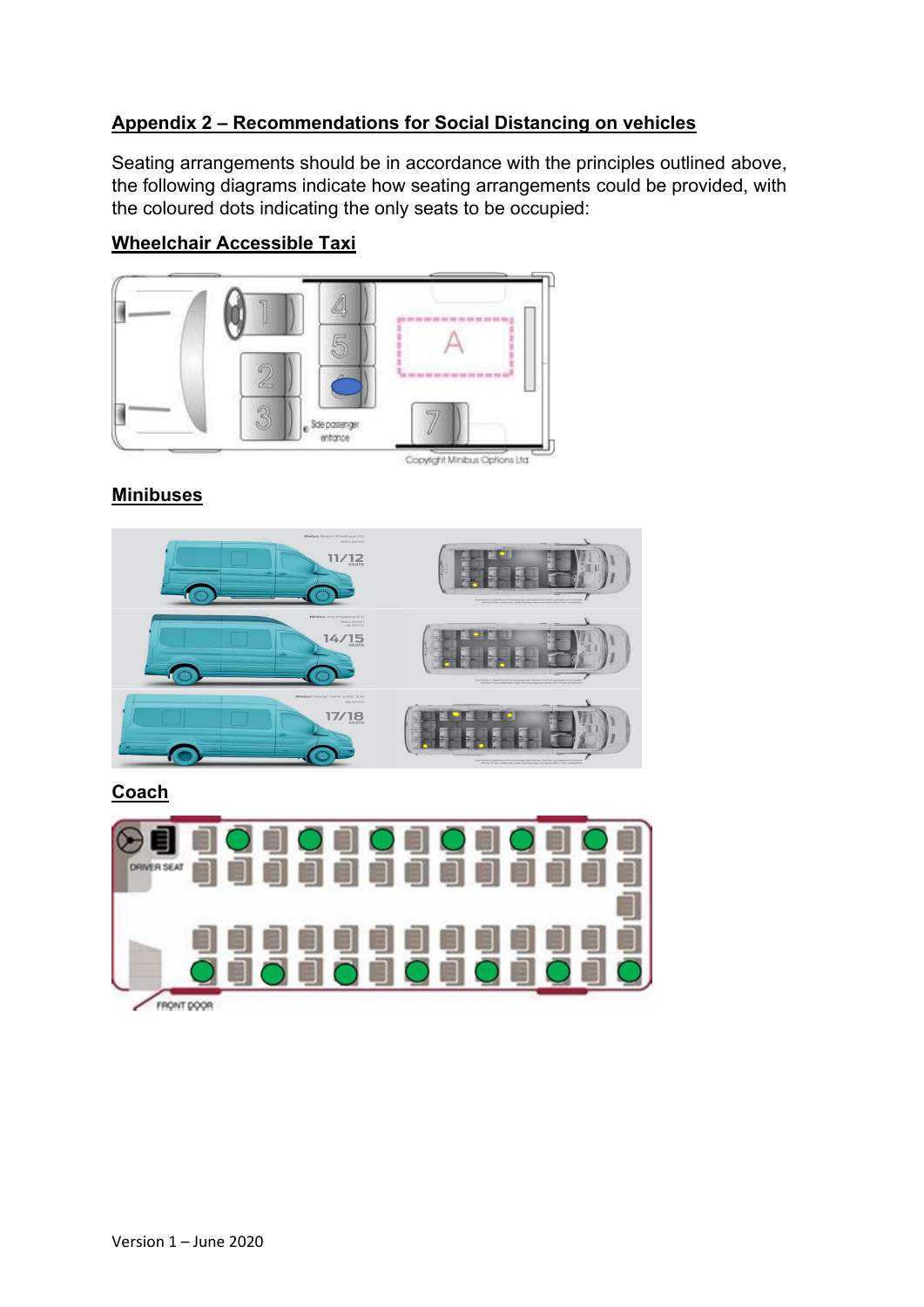## **Appendix 3: Personal Protective Equipment (PPE) Information**

We would recommend that operators read and are aware of the PPE information contained on the governments PPE hub which also includes information from the government on Infection Prevention and Control (IPC) guidelines. [https://www.gov.uk/government/collections/coronavirus-covid-19-personal](https://www.gov.uk/government/collections/coronavirus-covid-19-personal-protective-equipment-ppe)[protective-equipment-ppe](https://www.gov.uk/government/collections/coronavirus-covid-19-personal-protective-equipment-ppe)

When procuring PPE it is essential to ensure it is to the correct specification. We recommend that you use the government specifications standards detailed in the below link when ordering PPE and request the CE Mark and EN Certification before ordering.

[https://www.gov.uk/government/publications/technical-specifications-for-personal](https://www.gov.uk/government/publications/technical-specifications-for-personal-protective-equipment-ppe)[protective-equipment-ppe](https://www.gov.uk/government/publications/technical-specifications-for-personal-protective-equipment-ppe)

Please also to ensure certification provided by suppliers is legitimate as unfortunately there are counterfeit certification in circulation. The link below will assist you in this process.

<https://www.ukas.com/news/counterfeit-ms-certificates/>

The suppliers Staffordshire County Council have used / are using are as follows:

| Type IIR fluid resistant surgical masks                              | A.D. Merchandising<br><b>Castle Industrial Supplies</b><br>Limited |
|----------------------------------------------------------------------|--------------------------------------------------------------------|
| Aprons                                                               | <b>Arrow County Supplies</b><br>Medequip<br><b>CMT</b>             |
| Gloves                                                               | <b>Arrow County Supplies</b><br><b>Fluid Branding</b>              |
| Face visors/ eye protection (more effective than<br>glasses/goggles) | <b>Fluid Branding</b>                                              |
| Sanitising hand gel                                                  | <b>Arrow County Supplies</b><br>CMT                                |

Contact details: -

**AD Merchandising Limited** – Katie Wiggins / Account Director / [katie@admerchandise.co.uk](mailto:katie@admerchandise.co.uk) / 0161 848 9800 / 07748 685 998 / [www.admerchandise.co.uk](http://www.admerchandise.co.uk/) / Paragon House, 48 Seymour Grove, Old Trafford, Manchester M16 0LN

**Arrow County Supplies** - Jordan Wainwright / Customer Insight Support / 01743 283603 / 07890514274 / [www.arrowcounty.com](http://www.arrowcounty.com/)

 Joseph Blackledge / Customer Inside Manager / 01743 283605 / 07468 471344 / [Joseph.blackledge@arrowcounty.com](mailto:Joseph.blackledge@arrowcounty.com)

**Fluid Branding** - Jade Shapcott/ Account Manager /

[jade.shapcott@fluidbranding.com](mailto:jade.shapcott@fluidbranding.com) / [www.fluidbranding.com](http://www.fluidbranding.com/) / 0345 634 2935 / 01752 987372 / Unit 2 Faraday Mill Business Park Prince Rock Plymouth PL4 0ST